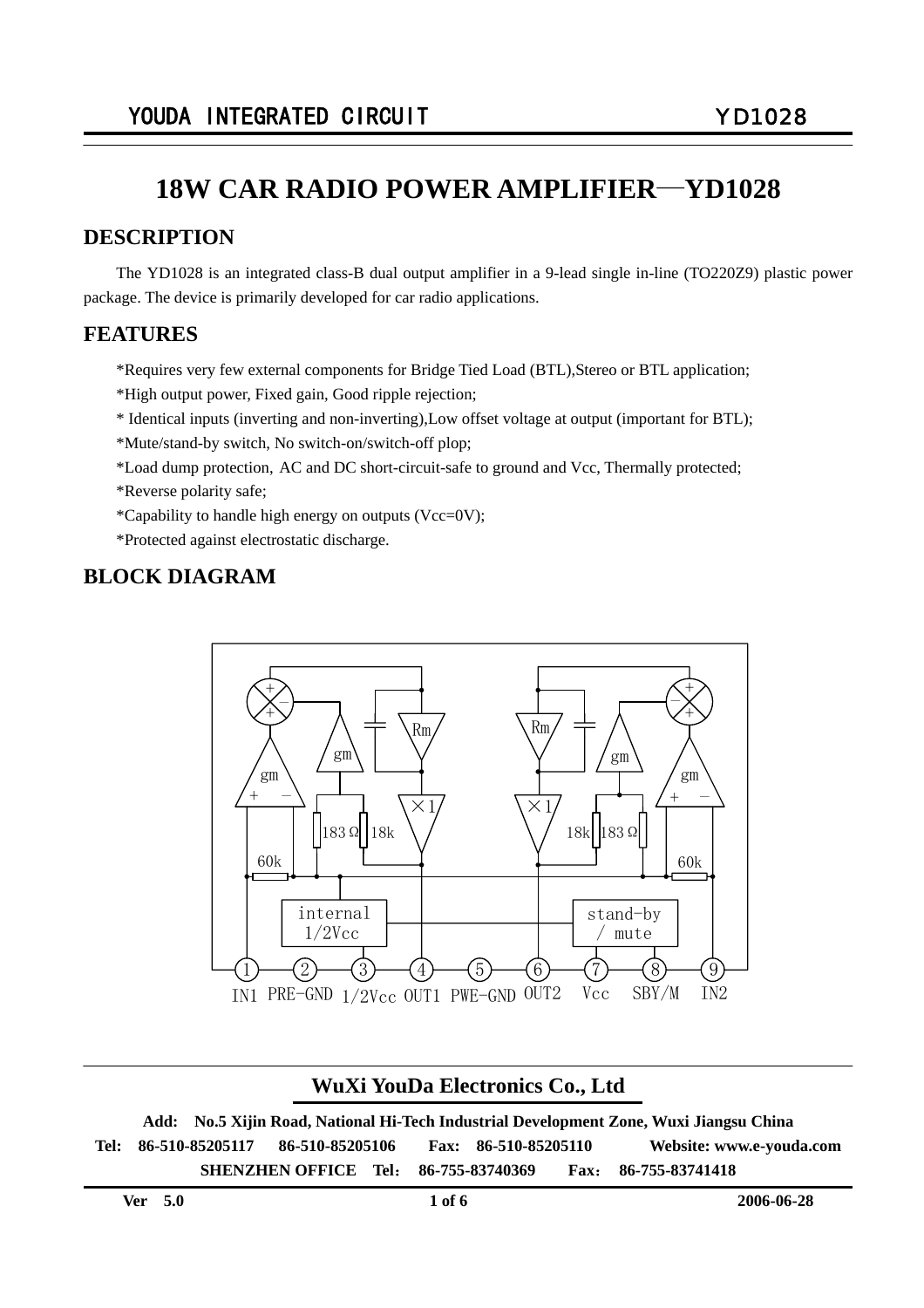| <b>PARAMETER</b>                             | <b>SYMBOL</b>  | <b>TEST CONDITIONS</b> | <b>VALUE</b>     | <b>UNIT</b> |  |
|----------------------------------------------|----------------|------------------------|------------------|-------------|--|
| <b>Supply Voltage Operating</b>              | Vcc            |                        | 18               | V           |  |
| Non-operating                                | Vcc            |                        | 20               | V           |  |
| AC And DC<br>Shot-circuit-safe Voltage       | <b>Vccsc</b>   |                        | 18               | V           |  |
| <b>Reverse Polarity</b>                      | Vccr           |                        | 6                | V           |  |
| Non-repetitive Peak<br><b>Output Current</b> | $I_{OSM}$      |                        | $\overline{4}$   | A           |  |
| Repetitive Peak Output<br>Current            | $I_{\rm{ORM}}$ |                        | 2.5              | A           |  |
| <b>Total Power Dissipation</b>               | $P_D$          | Infinite Heat Sink     | 20               | W           |  |
|                                              |                | No Heat Sink           | 4.0              |             |  |
| <b>Operating Temperature</b>                 | Topr           |                        | $-20$ $-$ +75    | °C          |  |
| <b>Storage Temperature</b>                   | <b>Tstg</b>    |                        | $-55^{\sim}+150$ | °C          |  |

## **ABSOLUTE MAXIMUM RATINGS** (Tamb=25℃)

## **ELECTRICAL CHARACTERISTICS**

#### **DC CHARACTERISTICS**

(Vcc=13.2V, Tamb=25℃, BTL, unless otherwise specified)

| <b>PARAMETER</b>               | <b>SYMBOL</b>      | <b>TEST CONDITIONS</b> | <b>MIN</b> | <b>TYP</b> | <b>MAX</b> | <b>UNIT</b> |
|--------------------------------|--------------------|------------------------|------------|------------|------------|-------------|
| <b>Supply Voltage Range</b>    | Vcc                |                        | 6.0        | 13.2       | 18.0       | V           |
| <b>Total Quiescent Current</b> | Iccq               |                        |            | 40         | 60         | mA          |
| DC Output Voltage              | Vo                 |                        |            | 6.2        |            | V           |
| DC Output Offset Voltage       | $ \triangle V4-6 $ | Operating/Mute         |            |            | 250        | mV          |
| Switch-on Voltage Level        | $V_{ON}$           | Operating              | 8.5        |            |            | V           |
| Mute Condition                 | Vmute              | Mute                   | 3.3        |            | 6.4        | V           |
| <b>Stand-by Condition</b>      | Vst-by             | Stand-by               |            |            | 2.0        | V           |
| DC Current in Stand-by         | <b>Iccsb</b>       | $V8 \le 2.0V$          |            |            | 100        | $\mu A$     |
| Control Current in Stand-by    | I8sb               | $V8 \le 2.0V$          |            | 12         | 40         | $\mu A$     |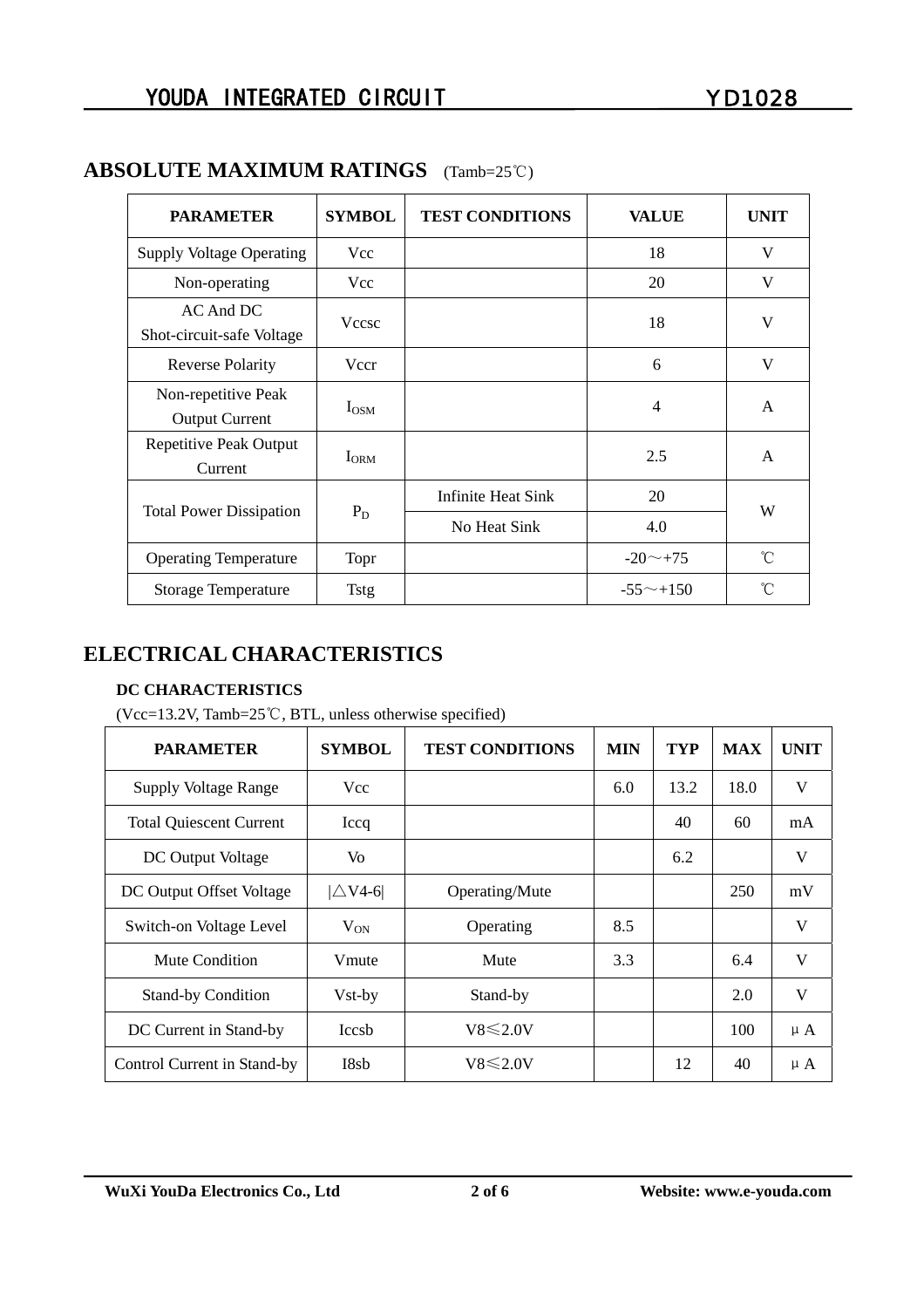## **AC CHARACTERISTICS**

|                                           |               | $(20-13.2)$ , $N_L$ –4 $\approx$ , 1–1 KHz, 1 amo –2.9 $\sim$ , D TL, unics otherwise spectrical |                                   |            |            |            |             |
|-------------------------------------------|---------------|--------------------------------------------------------------------------------------------------|-----------------------------------|------------|------------|------------|-------------|
| <b>PARAMETER</b>                          | <b>SYMBOL</b> |                                                                                                  | <b>TEST CONDITIONS</b>            | <b>MIN</b> | <b>TYP</b> | <b>MAX</b> | <b>UNIT</b> |
| <b>Output Power</b>                       | Po            | $THD=1.0%$                                                                                       |                                   | 12         | 13         |            | W           |
|                                           |               | THD=10%                                                                                          |                                   | 16         | 18         |            | W           |
| Closed Loop Voltage<br>Gain               | Gv            |                                                                                                  | 45                                | 46         | 47         | dB         |             |
| <b>Total Harmonic</b><br>Distortion       | <b>THD</b>    | $Po = 1W$                                                                                        |                                   |            | 0.1        |            | $\%$        |
| Output Signal In Mute<br>Position         | Vo            | $Vin=1V(max.);$<br>$f=20$ Hz to 15 kHz                                                           |                                   |            |            | 40         | mV          |
| Low Frequency<br>Roll-off                 | $f_L$         | $-3dB$                                                                                           |                                   |            | 45         |            | Hz          |
| <b>High Frequency</b><br>Roll-off         | $f_H$         | $-3dB$                                                                                           |                                   | 20         |            |            | kHz         |
| <b>Supply Voltage Ripple</b><br>Rejection | RR            | ON, Vr=2Vp-p,<br>$Rg=0$ , fr=100Hz                                                               |                                   | 34         |            |            | dB          |
|                                           |               | ON, $Vr=2Vp-p$ , $Rg=0$ ,<br>$fr=1kHz \sim 10kHz$                                                |                                   | 48         |            |            | dB          |
|                                           |               | Mute                                                                                             | $Vr=2Vp-p$ , Rg=0,                | 48         |            |            | dB          |
|                                           |               | Stand-by                                                                                         | $fr=100Hz$ ,<br>$1kHz \sim 10kHz$ | 80         |            |            | dB          |
| Input Impedance                           | $ Z_i $       |                                                                                                  |                                   | 25         | 30         | 38         | $k\Omega$   |
| Noise Output Voltage<br>(RMS value)       | Vno           | ON, $Rg=0 \Omega$ ,<br>$BPF=20Hz \sim 20kHz$                                                     |                                   |            | 200        |            | $\mu$ V     |
|                                           |               | $Rs=10k\Omega$<br>ON,<br>$BPF=20Hz \sim 20kHz$                                                   |                                   |            | 350        | 700        | $\mu$ V     |
|                                           |               |                                                                                                  | Mute, BPF=20Hz~20kHz              |            | 180        |            | $\upmu$ V   |

(Vcc=13.2V,  $R_1$ =4 $\Omega$ , f=1KHz, Tamb=25°C; BTL, unless otherwise specified)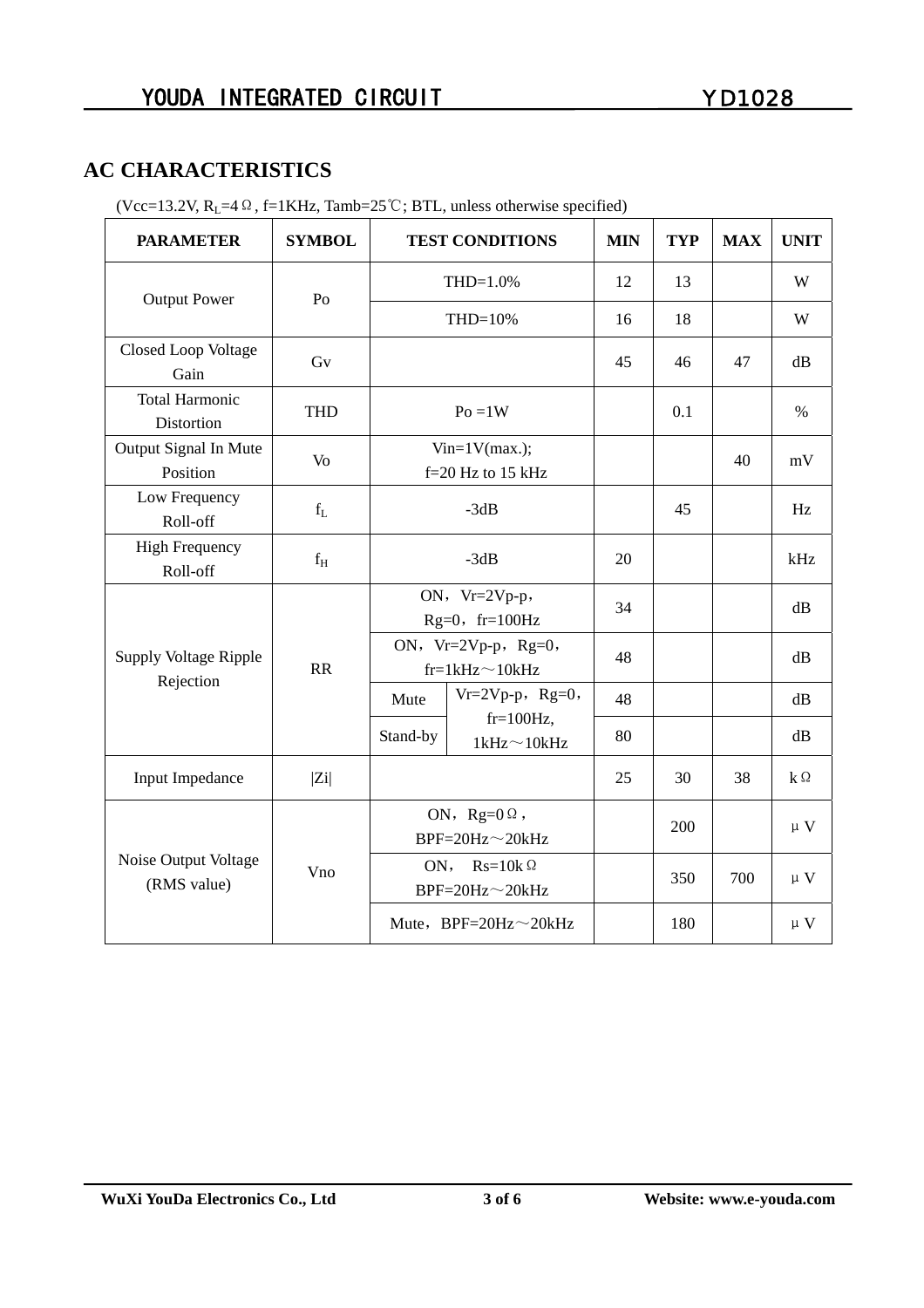#### **AC CHARACTERISTICS**

Vcc=13.2V, RL=2Ω, f=1KHz; Tamb=25℃, stereo, unless otherwise specified

| <b>PARAMETER</b>                     | <b>SYMBOL</b>   | <b>TEST CONDITIONS</b>                            |                                   | <b>MIN</b> | <b>TYP</b> | <b>MAX</b>   | <b>UNIT</b> |
|--------------------------------------|-----------------|---------------------------------------------------|-----------------------------------|------------|------------|--------------|-------------|
| <b>Output Power</b>                  | Po              | $THD=1.0%$                                        |                                   |            | 8.0        |              | W           |
|                                      |                 | THD=10%                                           |                                   |            | 9.0        |              | W           |
| <b>Output Power</b><br>$(Vcc=14.4V)$ | Po              | $R_L = 4 \Omega$ , THD=1.0%                       |                                   | 4.8        | 5.0        |              | W           |
|                                      |                 | $R_L = 4 \Omega$ , THD=10%                        |                                   | 5.8        | 6.2        |              | W           |
| Closed Loop Voltage<br>Gain          | Gv              |                                                   |                                   | 39         | 40         | 41           | dB          |
| <b>Total Harmonic</b><br>Distortion  | <b>THD</b>      | $Po = 1W$                                         |                                   |            | 0.1        |              | $\%$        |
| Output Signal In Mute<br>Position    | Vo              | $Vin=1V(max.)$ ;<br>$f=20$ Hz to 15 kHz           |                                   |            |            | 20           | mV          |
| Low Frequency<br>Roll-off            | $f_L$           | $-3dB$                                            |                                   |            | 45         |              | Hz          |
| <b>High Frequency</b><br>Roll-off    | $\rm f_{H}$     | $-3dB$                                            |                                   | 20         |            |              | kHz         |
| <b>Supply Voltage Ripple</b>         | RR              | ON, $Vr=2Vp-p$ , $Rg=0$ ,<br>$fr=100Hz$           |                                   | 40         |            |              | dB          |
|                                      |                 | ON, $Vr=2Vp-p$ , $Rg=0$ ,<br>$fr=1kHz \sim 10kHz$ |                                   | 45         |            |              | dB          |
| Rejection                            |                 | Mute                                              | $Vr=2Vp-p$ , Rg=0,                | 45         |            |              | dB          |
|                                      |                 | Stand-by                                          | $fr=100Hz$ ,<br>$1kHz \sim 10kHz$ | 80         |            |              | dB          |
| Input Impedance                      | Zi              |                                                   |                                   | 50         | 60         | 75           | $k\Omega$   |
| Noise Output Voltage<br>(RMS value)  | Vno             | ON, $Rg=0 \Omega$ ,<br>$BPF=20Hz \sim 20kHz$      |                                   |            | 150        | 500          | $\upmu$ V   |
|                                      |                 | ON, $Rs=10k\Omega$<br>$BPF=20Hz \sim 20kHz$       |                                   |            | 250        |              | $\upmu$ V   |
|                                      |                 | Mute, BPF=20Hz $\sim$ 20kHz                       |                                   |            | 120        |              | $\upmu$ V   |
| <b>Channel Separation</b>            | $\alpha$        | $Rs=10k\Omega$                                    |                                   | 40         |            |              | dB          |
| Channel Unbalance                    | $ \triangle$ Gv |                                                   |                                   |            | 0.1        | $\mathbf{1}$ | dB          |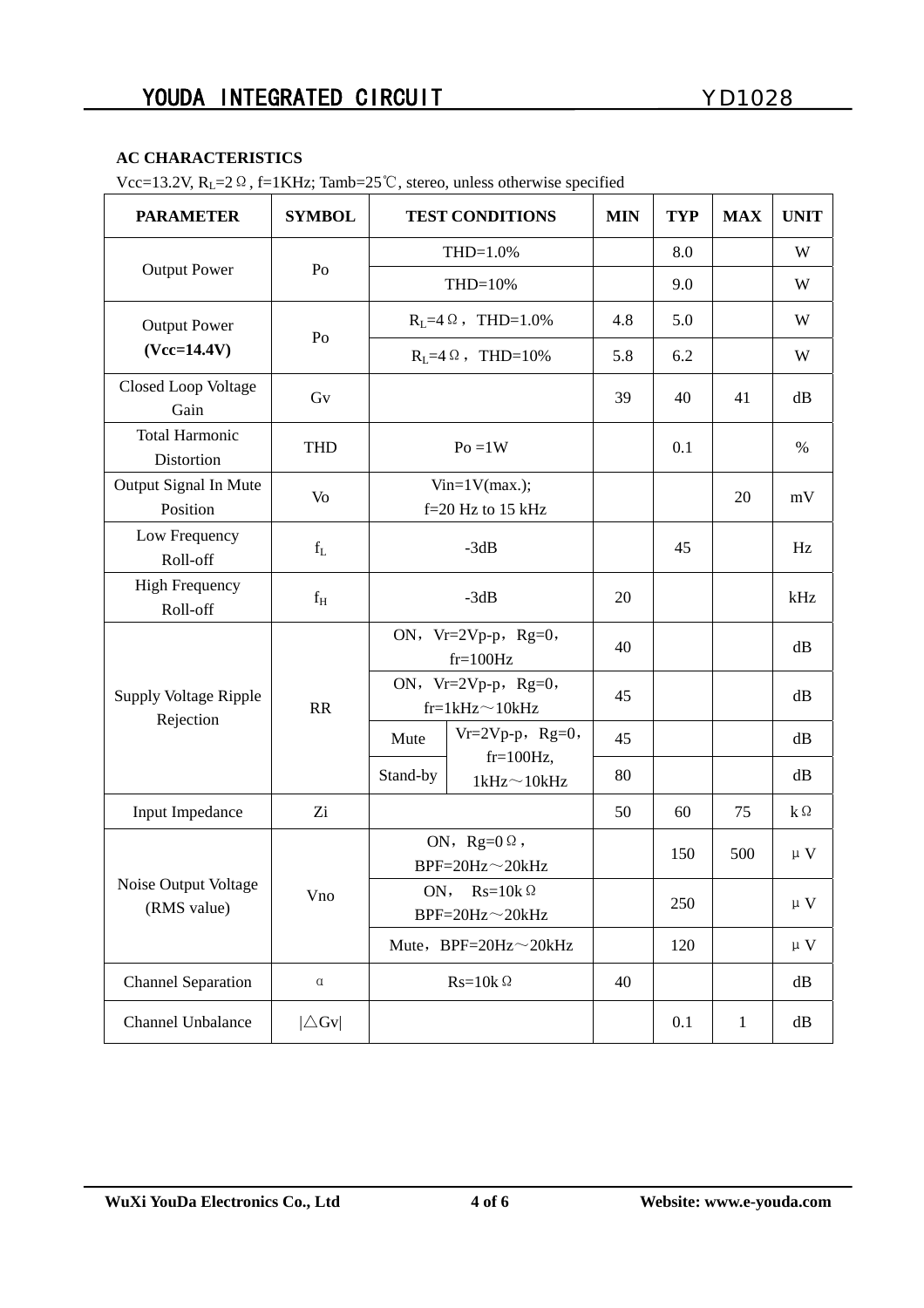## **APPLICATION CIRCUIT**



#### **Stereo application circuit diagram**



#### **BTL application circuit diagram**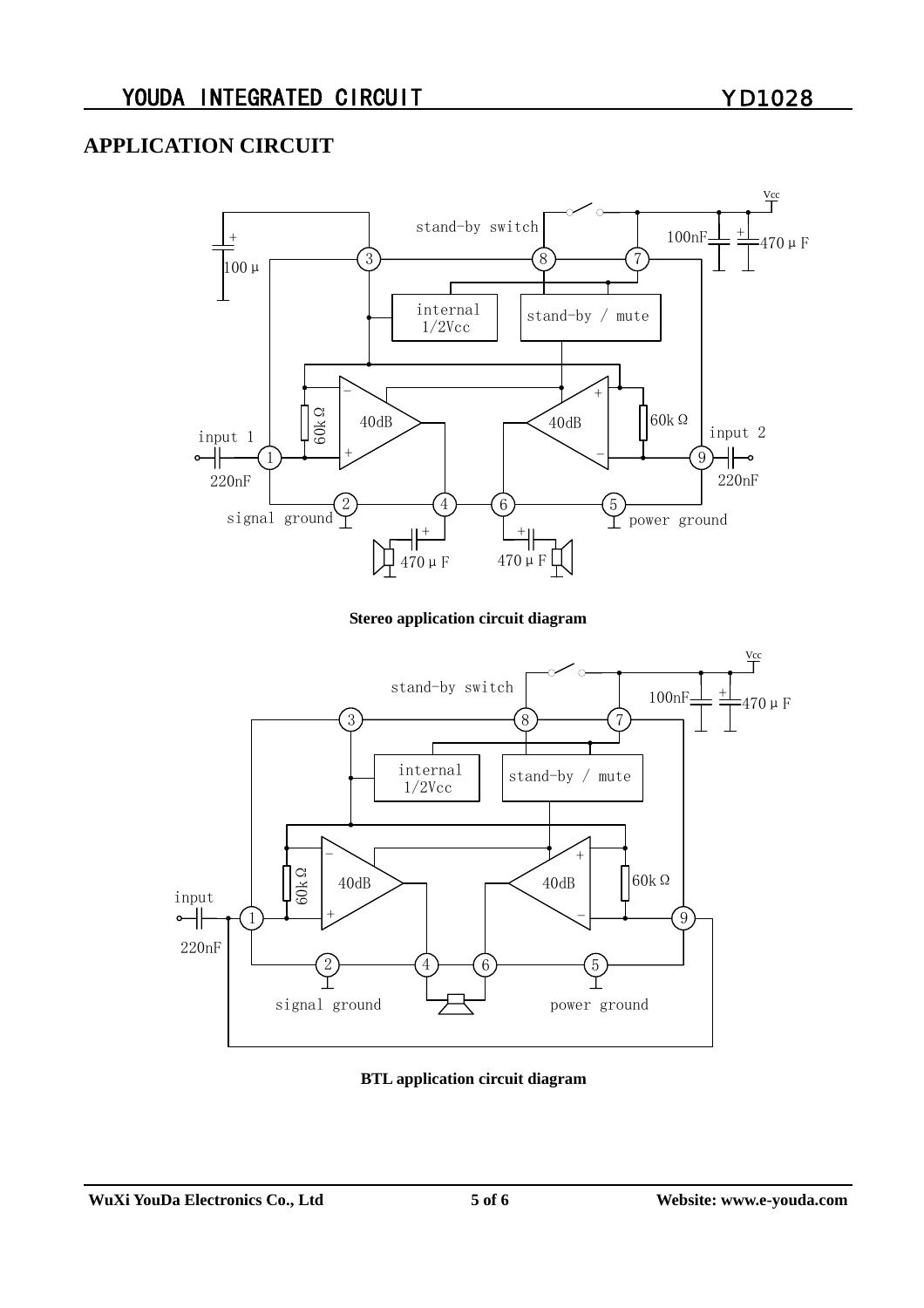### **OUTLINE DRAWING**

Unit: inch / mm